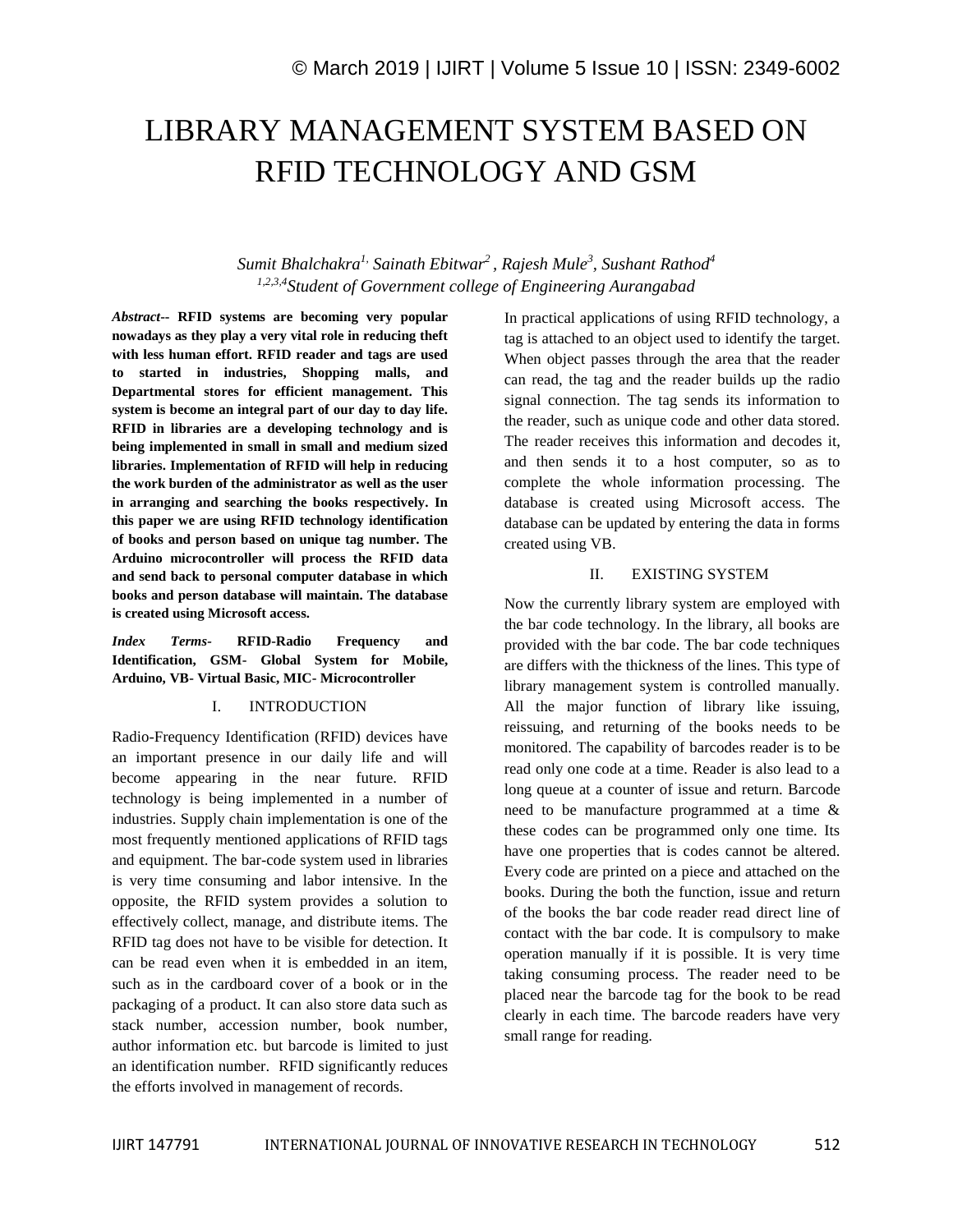#### III. PROPOSED SYSTEM

This system is proposed on the RFID technology where RFID tags are joined into the books, & on the user card and RFID reader are used to read RFID tags properly, and theft controlled operation for library system. GSM system is also used in this system. GSM technology is used to alert the user's book taken, due date for return and if not return on a time then the fine to be paid.



Figure 1: Block diagram of LMS

Fig 1 shows block diagram of LMS. It consist of RFID tag, RFID reader, Arduino Microcntroller, GSM module as system requirement. Each Book is stick with RFID tag and Each student Identity card stick with RFID tag with a unique code. There is RFID reader to scan this unique code. To access the LMS features there will be user interface to student such as Issue Book, Return Book provide on the desktop application. If student want to take book he can take by clicking on issue book option same if he want to return book he can click on Return book option. When student click on Issue book he has to take book near RFID reader then reader will fetch unique code from book tag and will send back to Arduino MIC for further processing. Arduino MIC will send this code to database which is created using Microsoft access and VB through RS232 serial communication. After this database will be updated. At each transaction student will get an SMS through GSM module.

Component Used:

1. RFID:

It is the wireless non contact system that uses radio frequency EM waves to transfer data from a tag attached to an object, for automatic identification and tracking. A Radio-Frequency Identification system has three parts that are –a scanning antenna ,a transceiver with a decoder to interpret the data, a transponder - the RFID tag - that has been programmed with information. The scanning antenna puts out radio-frequency signals in a relatively short range. The RF radiation provides a means of communicating with the transponder (the RFID tag) and provides the RFID tag with the energy to communicate (in the case of passive RFID tags).The scanning antennas can be permanently affixed to a surface, handheld antennas are also available.

They can take whatever shape you need; for example, you could build them into a door frame to accept data from persons or objects passing through. When an RFID tag passes through the field of the scanning antenna, it detects the activation signal from the antenna. That "wakes up" the RFID chip, and it transmits the information on its microchip to be picked up by the scanning antenna. The RF low frequency range 120- 150 KHz is used for the data transmission.

### READER:

Readers come in many forms, operate on different frequencies, and may offer a wide range of functionality. Readers may have their own processing power and internal storage, and may offer network connectivity.



Figure 2: RFID reader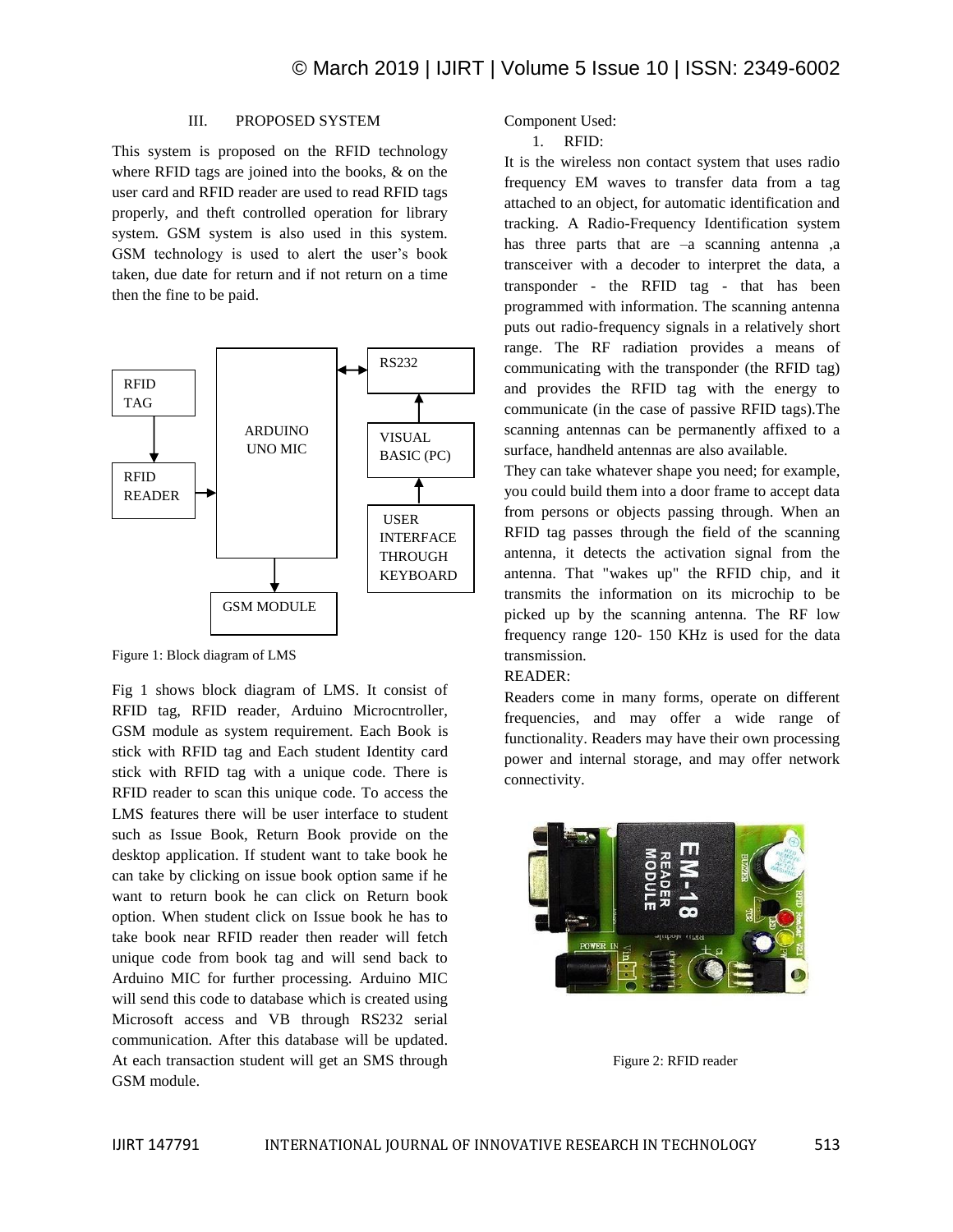They are electronically programmed with unique information. There are many different types of RFID systems out in the market. They are categorized according to their frequency ranges. Some of the most commonly used RFID kits are as follows:

- 1. Low-frequency (30 KHz to 500 KHz)
- 2. Mid-Frequency (900 KHz to 1500MHz)
- 3. High Frequency (2.4GHz to 2.5GHz)

These frequency ranges mostly tell the RF ranges of the tags from low frequency tag ranging from 3m to 5m, which is the one that we have chosen.

# TAG:

A RFID tag is shown in figure .The antenna is clearly visible. The antenna has the largest impact of the size of the tag. The microchip is visible in the center of the tag, and since this is a passive tag it does not have an internal power source .RFID Tags are attached to books and student identity card. Radio Frequency (RF) tags or transponders transmit the data to a reader. Tag readers interrogate tags for their contents by broadcasting an RF signal. Tags respond by transmitting back resident data, typically including a unique serial number. RFID tags store some sort of identification number .A reader retrieves information about the ID number from a database, and acts upon it accordingly. RFID tags can also contain writable memory, which can store information for transfer to various RFID readers in different locations.

This information can track the movement of the tagged item, making that information available to each reader. RFID tags fall into two general categories, active and passive, depending on their source of electrical power. Active RFID tags contain their own power source, usually an on-board battery. Passive tags obtain power from the signal of an external reader.



Figure 3: RFID tag

## 2. Arduino Uno MIC:

Arduino Uno is a microcontroller board based on 8 bit ATmega328P microcontroller. Along with ATmega328P, it consists other components such as crystal oscillator, serial communication, voltage regulator, etc. to support the microcontroller. Arduino Uno has 14 digital input/output pins (out of which 6 can be used as PWM outputs), 6 analog input pins, a USB connection, A Power barrel jack, an ICSP header and a reset button.

Arduino can be used to communicate with a computer, another Arduino board or other microcontrollers. The ATmega328P microcontroller provides UART TTL (5V) serial communication which can be done using digital pin 0 (Rx) and digital pin 1 (Tx). The Arduino software includes a serial monitor which allows simple textual data to be sent to and from the Arduino board. There are two RX and TX LEDs on the arduino board which will flash when data is being transmitted via the USB-to-serial chip and USB connection to the computer (not for serial communication on pins 0 and 1). A Software Serial library allows for serial communication on any of the Uno's digital pins.



Figure 4: Arduino Uno MIC

3. GSM:

Features:

- 1. Single supply voltage: 3.4V 4.5V.
- 2. Power saving mode: Typical power consumption in Sleep mode is 1.5mA.
- 3. Frequency bands: SIM900A Dual-band: EGSM900, DCS1800. The SIM900A can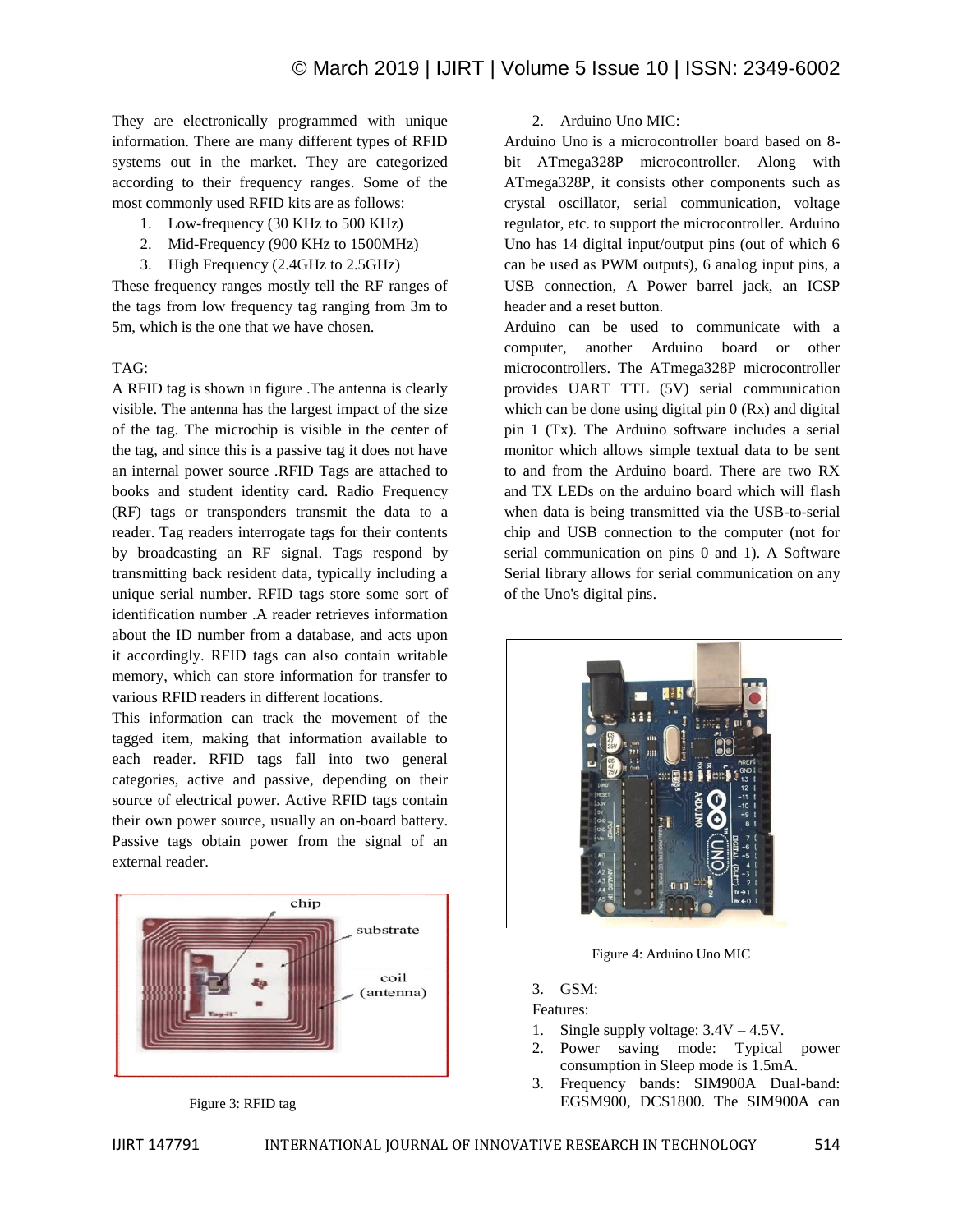search the two frequency bands automatically. The frequency bands also can be set by AT command.

- 4. GPRS connectivity: GPRS multi-slot class 10 (default) , GPRS multi-slot class 8 (option)
- 5. Transmitting power: Class 4 (2W) at EGSM 900, Class 1 (1W) at DCS 1800
- 6. DATA GPRS: download transfer max is 85.6KBps, Upload transfer max 42.8KBps.



Figure 4: GSM module

# IV. DESIGN FLOW:

Flowchart:



Different cases used in the system are:

1. Issue Book:

In this case student can take book by simply clicking on Issue button provided in application.

2. Return Book:

In this case student can return book by click on Return book button provided in application.

3. Add Book:

This case is available to Admin only student cannot access this case. Admin can new book into the database.

4. Remove Book:

In this case Admin can remove book from database. This case is also available to admin only.

5. Add Student:

In this case Admin can add new student in database by clicking on Add student button provided in application.

6. Search Book:

In this case student as well as admin can search book into database by clicking on Search book button.

### V. IMPLEMENTATION

1. Login form:

Option Compare Database Private Sub LOGIN\_Click() Dim password As String Dim temppass As String  $password = Me.ID.Colum(1)$ temppass = Me.PASS If password  $=$  temppass Then DoCmd.OpenForm "HOME\_PAGE"  $Me.PASS.Value = ""$ Else MsgBox "you entered wrong password" End If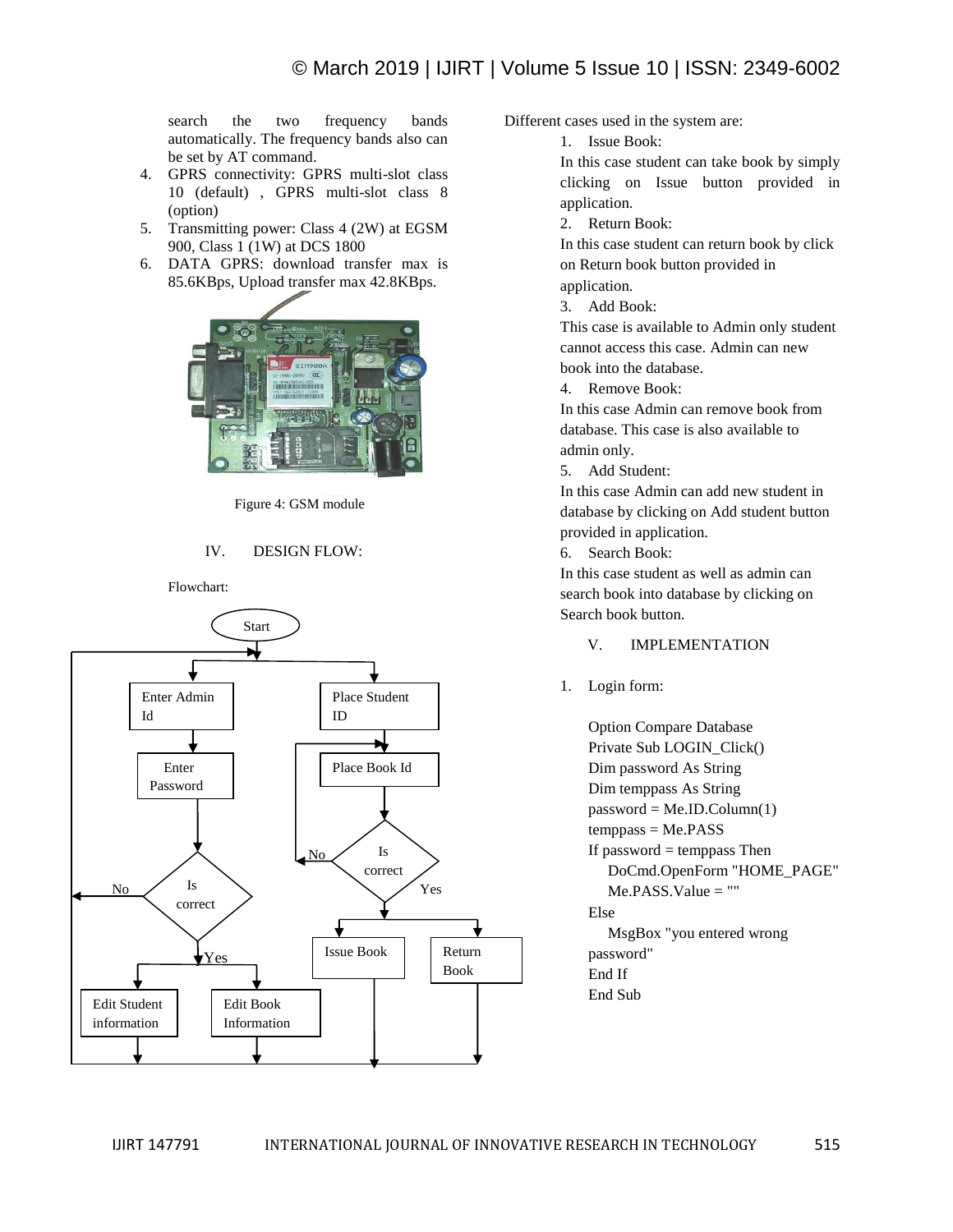# © March 2019 | IJIRT | Volume 5 Issue 10 | ISSN: 2349-6002

| <b>ES</b> loginform |                 |                               |  |
|---------------------|-----------------|-------------------------------|--|
|                     |                 |                               |  |
|                     |                 |                               |  |
|                     |                 |                               |  |
|                     | <b>USERNAME</b> | $\blacktriangledown$<br>sumit |  |
|                     |                 |                               |  |
|                     |                 |                               |  |
|                     | <b>PASSWORD</b> | **********                    |  |
|                     |                 |                               |  |
|                     |                 |                               |  |
|                     |                 | LOGIN                         |  |
|                     |                 |                               |  |
|                     |                 |                               |  |
|                     |                 |                               |  |
|                     |                 |                               |  |
|                     |                 |                               |  |
|                     |                 |                               |  |
|                     |                 |                               |  |
|                     |                 |                               |  |
|                     |                 |                               |  |
|                     |                 |                               |  |
|                     |                 |                               |  |
|                     |                 |                               |  |
|                     |                 |                               |  |
|                     |                 |                               |  |
|                     |                 |                               |  |
|                     |                 |                               |  |
|                     |                 |                               |  |
|                     |                 |                               |  |

#### 2. Student Form:

|   | $\equiv$ Form1 |                                                 |
|---|----------------|-------------------------------------------------|
| Þ | ID             | $\,1\,$                                         |
|   | STUDENT.       | Sumit                                           |
|   | <b>SURNAME</b> | <b>Bhalchakra</b>                               |
|   | <b>STREAM</b>  | <b>ENTC</b><br>¥                                |
|   | <b>GENDER</b>  | $\overline{\phantom{a}}$<br><b>MALE</b>         |
|   | Save Record    | <b>Add Record</b><br>Last Record<br><b>BACK</b> |
|   |                | Þ<br>4<br>Print                                 |
|   |                | Command46<br>Command45                          |
|   |                |                                                 |
|   |                |                                                 |
|   |                |                                                 |
|   |                |                                                 |

### 3.Book Form:

| NAME:<br><b>ENGINEERING CIRCUIT ANALYSIS</b> |
|----------------------------------------------|
|                                              |
| <b>HYAT AND KEEMRLY</b><br><b>AUTHOR:</b>    |
| PUBLICATION: TECH MAX                        |
| $\overline{0}$<br>COUNT:                     |

4.Issue Book Form:

|                          | STLDENT AFO ISSUE BO. 3 ISSUE BOOK |  |  |
|--------------------------|------------------------------------|--|--|
|                          | <b>ED</b> ISSUE_BOOK               |  |  |
|                          |                                    |  |  |
| $\overline{\phantom{a}}$ |                                    |  |  |
| BOOK_ID:                 | 201                                |  |  |
| STUDENT ID: 1            |                                    |  |  |
| COUNT:                   |                                    |  |  |
|                          |                                    |  |  |
|                          |                                    |  |  |
|                          | SCAN ID                            |  |  |
|                          |                                    |  |  |
|                          |                                    |  |  |
|                          |                                    |  |  |
|                          |                                    |  |  |
|                          |                                    |  |  |
|                          |                                    |  |  |
|                          |                                    |  |  |
|                          |                                    |  |  |
|                          |                                    |  |  |

#### VI. CONCLUSION

RFID technology is found to be a versatile technology in many real time applications, especially in library management system. This provides an intelligent library management, which creates better service quality with quick and effective benefits to both library management and students This technology can be applied to a system of volume. Either it may be a small departmental library or vast university library its effects are more obvious and applicable. This RFID technology also provides the facility of self check for the library staff and nonreturned books effectively. So, it is expected that this RFID technology will soon replace the presently existing technology method. The proposed system successfully implemented in our library and it is satisfactory working. The present work is intended to further, by adding web technology. This web technology can provide additional technology of searching the books present in the library using their computers or mobile devices. For these online services a suitable web based system is under process in our university. For this purpose, the new features available in RFID and internet technologies are to be applied effectively, and planned to develop in this application.

#### **REFRENCES**

1. Finkenzeller, Klaus, 2003: RFID Handbook: Fundamentals and Applications in Contactless Smart Cards and Identification, Second Edition. John Wiley & Sons, pg. 396.